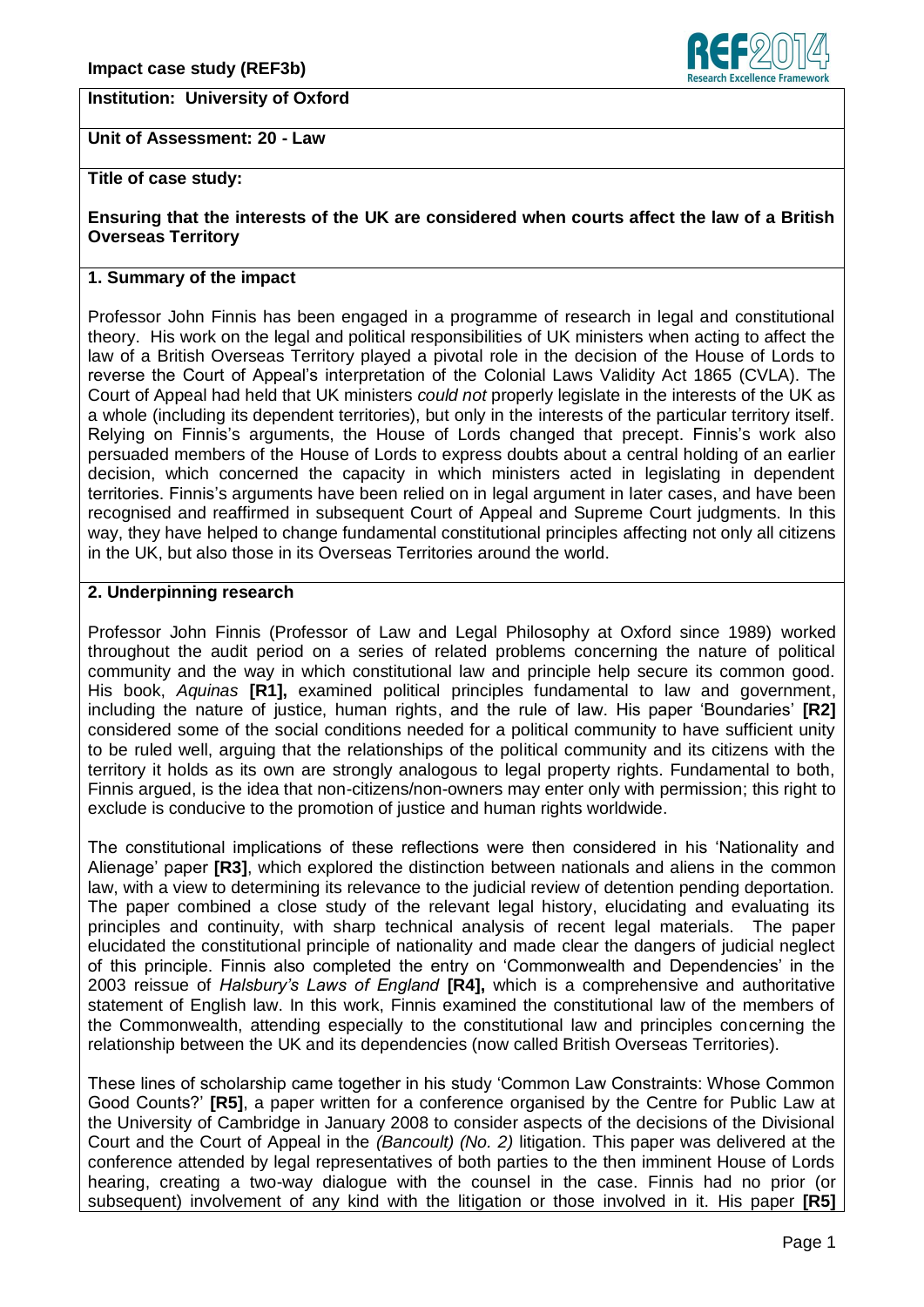

examined the origin, point and legal effect of the CLVA, refuting the Court of Appeal's interpretation of that Act and also its interpretation of the authorities concerning 'peace, order and good government'. The paper then considered the constitutional understanding at work in the recent *Quark* judgment, arguing that it misstated the constitutional position of Ministers of the Crown, and confused the relationship between the UK and overseas territories. Finnis argued that in constitutional law and principle, and supported by arguments in legal theory that he had developed over many years, the UK and those territories form one undivided realm with one common good, for which Ministers properly act in legislating in a particular territory.

#### **3. References to the research**

**[R1]** J. Finnis, *Aquinas: Moral, Political and Legal Theory* (Oxford, Oxford University Press, 1998)

**[R2]** J. Finnis, 'Natural Law & the Re-making of Boundaries' in A Buchanan and M Moore (eds), *States, Nations and Boundaries: The Ethics of Making Boundaries* (Cambridge, CUP, 2003), reprinted as ‗Boundaries' in *Human Rights and Common Good*, *Collected Essays: Volume III* (Oxford, OUP, 2011), 124-32

**[R3]** J. Finnis, ‗Nationality and Alienage' (2007) 123 *Law Quarterly Review* 417-45, reprinted in part in *Human Rights and Common Good*, *Collected Essays: Volume III* (Oxford, OUP, 2011), 133- 49

**[R4]** J. Finnis, ‗Commonwealth and Dependencies' in *Halsbury's Laws of England*, Vol. 6 re-issue (4th edn, London: Butterworth), 409-518

**[R5]** J. Finnis, 'Common Law Constraints: Whose Common Good Counts?' Oxford Legal Studies Research Paper No. 10/2008 [http://papers.ssrn.com/sol3/papers.cfm?abstract\\_id=1100628](http://papers.ssrn.com/sol3/papers.cfm?abstract_id=1100628) –

Note:

The final item **[R5]** was not re-published separately (that is, outside of the Research Paper  $\bullet$ series) precisely because it was in that form that it received immediate and authoritative judicial recognition and discussion. Online dissemination was critical to it being immediately available to counsel and courts, and to it having the impact that it had.

## **4. Details of the impact**

The UK has residual legal responsibilities for some Overseas Territories in which the royal prerogative authorises Her Majesty to legislate by Order in Council. The scope of this authority, including the objects for which it may properly be exercised, is of fundamental constitutional importance, as is the related question of on what grounds, if at all, the courts may review the exercise of this authority. John Finnis's research on the boundaries of political communities and the nature of the 'common good' was found helpful by the House of Lords in deciding these questions. His arguments are expressly reflected in a critical ruling, and then relied upon again in other judgements. Finnis' work helped reshape an aspect of constitutional law affecting everyone in the UK and its Overseas Territories.

In the *Bancoult (No 2)* litigation **[C1]**, English courts were invited to quash an exercise (or purported exercise) of the prerogative power to legislate, reinstating restrictions on entry and residence in the British Indian Ocean Territory; these restrictions, made by Order in Council, had been struck down four years earlier in separate litigation. The restrictions, which excluded the Chagos Islanders from returning to the territory, had been introduced to facilitate the building and maintaining of a US military base at Diego Garcia, with the agreement of the UK Government.

The Court of Appeal upheld the Divisional Court's decision to grant the application and to quash the Order in Council: *R (Bancoult) v. Secretary of State for Foreign and Commonwealth Affairs (No. 2)* [2007] EWCA Civ 498, [2008] QB 365. The Court of Appeal reasoned first that the CLVA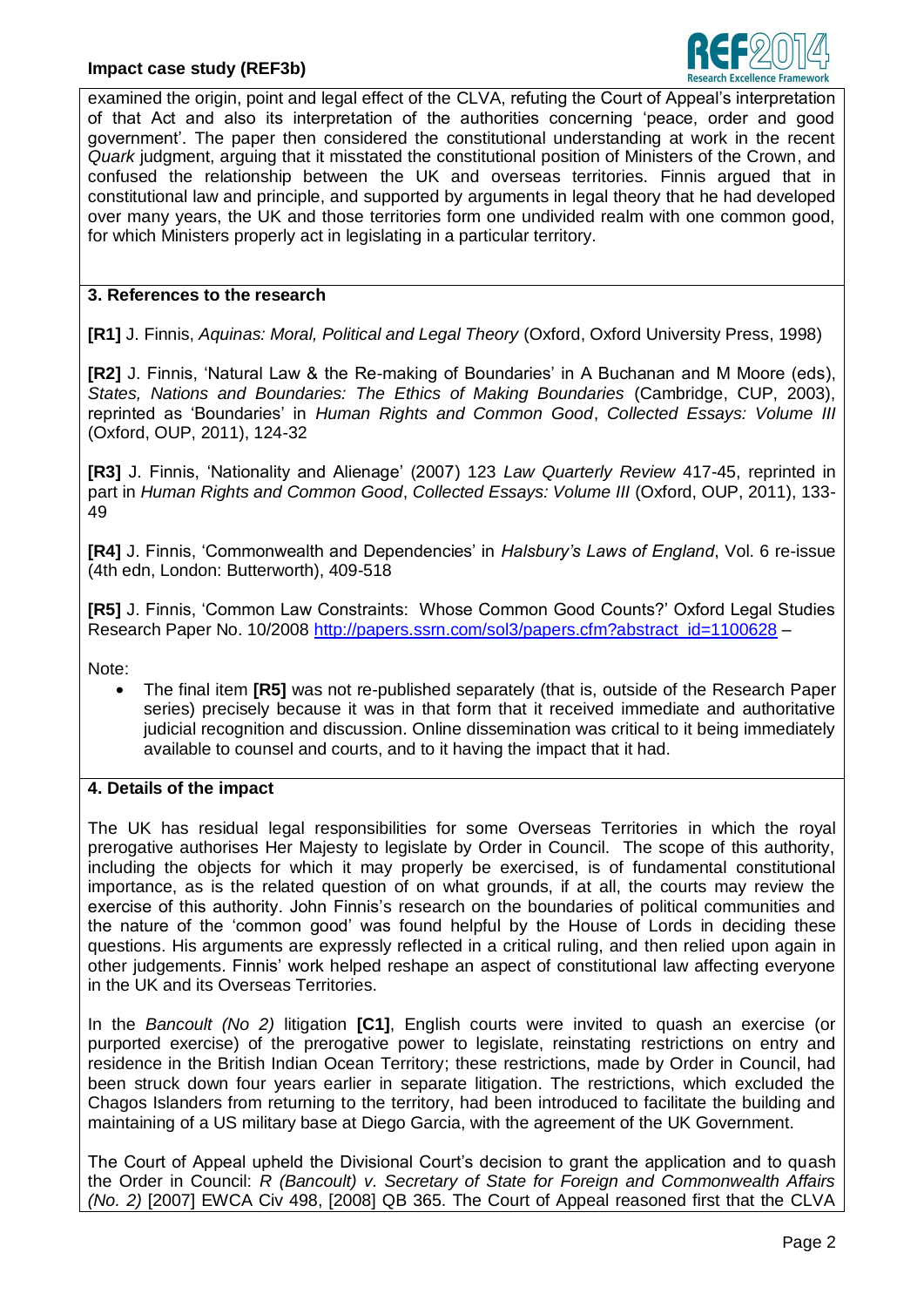

did not block the application, and second that the Order had improperly been made in the interests of the UK itself rather than the territory in question, for whose good the power should instead have been exercised.

In the important and controversial final decision in *Bancoult* **[C1]** the House of Lords reversed the Court of Appeal's judgment, narrowly upholding the legality of the Order. Counsel for the appellant relied on Finnis's paper, ‗Common Law Constraints: Whose Common Good Counts?' **[R5]** and counsel for the respondent sought to answer that paper in argument before the court. The paper is quoted with approval a number of times in the leading judgment of Lord Hoffmann [paras.37-39] and also in the concurring judgment of Lord Rodger in paragraphs approved also by Lord Carswell.

In paragraph 39, Lord Hoffmann relies on Finnis's refutation of the Court of Appeal's interpretation of the CLVA. In paragraph 47, Lord Hoffmann rejects the argument that Her Majesty must exercise her powers of prerogative legislation solely in the interests of the territory in question. Rather, he says, this power is to be exercised upon the advice of her ministers in the United Kingdom who properly act in the interests of the undivided realm which includes the UK and the territory. Hoffman's authority for this proposition is paragraph 716 of *Halsbury's* **[R4],** written by Finnis, which he quotes at length (in his paragraph 31, he also quotes paragraph 823 of *Halsbury's*). Immediately thereafter, in paragraph 48, he says that having read Professor Finnis's paper he is now inclined to think his earlier reasoning in the *Quark* case was not sound. (*R (Quark Fishing Ltd) v Secretary of State for Foreign and Commonwealth Affairs* [2005] UKHL 57, [2006] 1 AC 529) Thus, writing for the majority, Lord Hoffmann adopted Finnis's account of the constitutional relationship between the UK and its overseas territories (and its rationale, namely, that they have *one* common good) and followed Finnis, thus reversing his own position in *Quark*, to affirm the constitutional principle that prerogative legislation may properly be made in the interests of the undivided realm. Hence, the challenge to the Order failed.

Lord Rodger in paragraph 98 also notes and adopts Finnis's answer to the Court of Appeal's argument that unless the CLVA is narrowly interpreted the courts will not be able to correct some injustices. Lord Rodger expressly agrees with Finnis's explanation of the point and legal effect of the CLVA, and so overturns the Court of Appeal's judgment on point. (Lord Carswell follows Lord Rodger's analysis at paragraph 126). Finnis's authoritative refutation of the main lines of argument in the Court of Appeal judgment proved decisive, persuading a narrow majority to reject the confused proposition that in legislating for the UK's dependencies Her Majesty, acting on advice of her responsible ministers in the UK, may not act for the good of the UK and its dependencies. which form one realm. In all, Lords Hoffman, Roger, and Carswell make heavy reliance on the critical arguments of Professor Finnis **[C5].**

The holding in *Quark* was not strictly overruled in *Bancoult (No 2)*, it being common ground in the latter case that the Order in Council was made by Her Majesty in right of the United Kingdom. However, it is clear from the *Barclay* litigation **[C2, C3]** that Finnis's paper has persuaded the superior courts that the holding is untenable. *(Barclay) v Secretary of State for Justice* [2008] EWCA Civ 1319, [2009] 2 WLR 1205 at paragraph 21 noted that Lord Hoffmann's remarks in *Bancoult* undercut *Quark*. At paragraph 106, Phil LJ noted Lord Hoffmann's reliance on Finnis's paper, and then quoted from that paper, tacitly affirming his proposition, contra *Quark*, that in giving instructions Her Majesty acted in right not only of her dependent territory but also and indeed primarily in right of the UK, which forms one undivided realm. When *Barclay* reached the Supreme Court on appeal **[C3]**, the leading judgment of Lord Collins (with whom all their Lordships concurred) says, also at paragraph 106, that the authority of the majority in *Quark* was weakened by Lord Hoffmann's statement in *Bancoult*, and that in light of Finnis's paper criticising the decision of the Lords in *Quark* and the Court of Appeal in *Bancoult*, he thought Lord Nicholls right. So while the Supreme Court did not strictly overrule *Quark* in *Barclay*, as the question did not need to be decided and had not been properly argued, the *Barclay* judgment makes clear that *Quark* is now of dubious authority, and is very likely to be formally overruled in due course.

Finally, in the Kenya colonial torture litigation **[C4]** proceedings in the High Court in London in 2011, the paper **[R5]** was cited to the court by the claimants and referred to with approval in